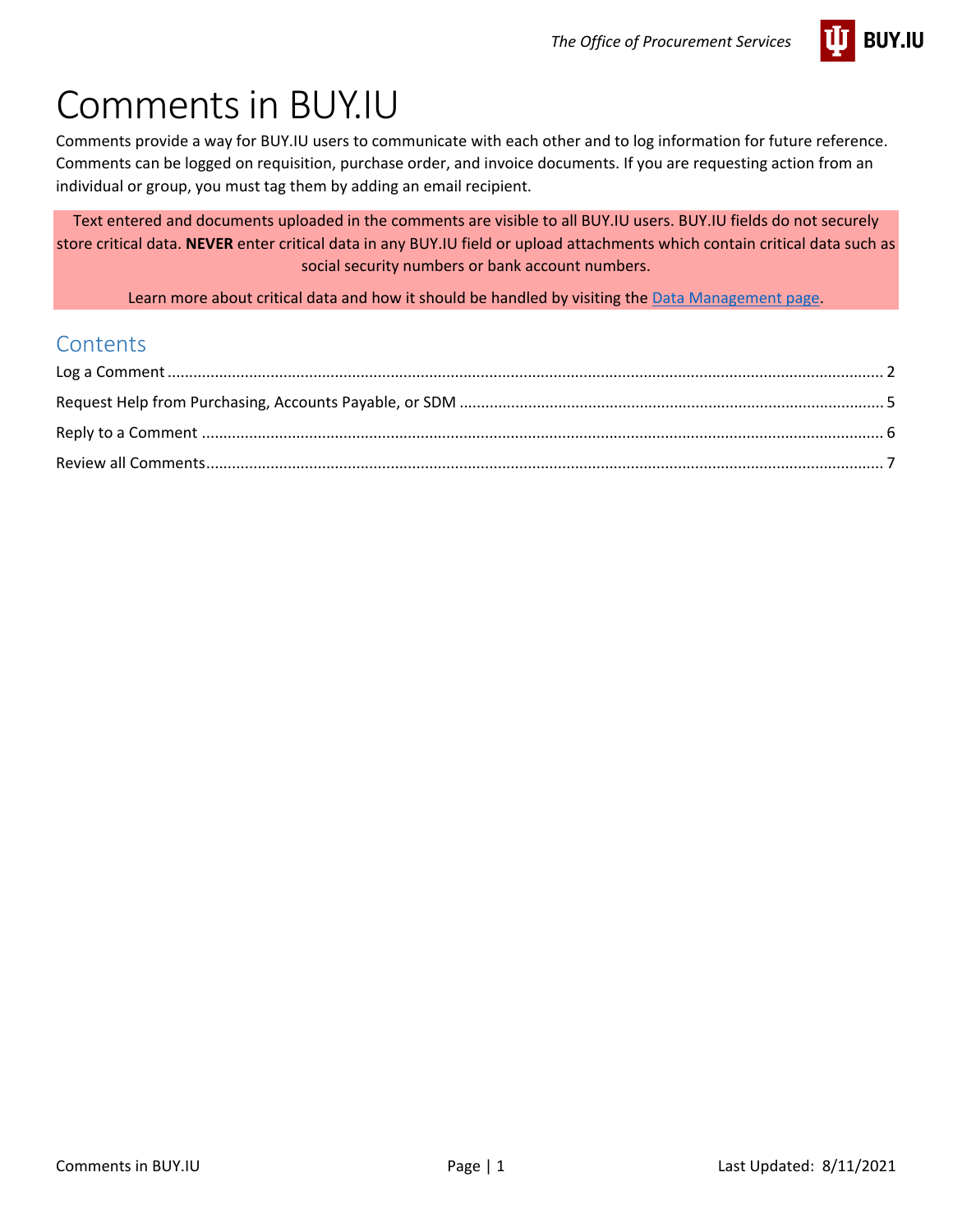

## <span id="page-1-0"></span>Log a Comment

Comments can be found in the left-hand menu of every document. Documents which contain comments display the number of comments. Click **Comments** to review them or log a new one.

| í6             | Requisitions: 2867022<br>Surface Pro tablets and cases for ADSUP | Summary                                                                                    | Document Actions $\blacktriangledown$ History $\Box$ ? |
|----------------|------------------------------------------------------------------|--------------------------------------------------------------------------------------------|--------------------------------------------------------|
| õ              | Status:<br>Completed<br>Document Total: 10,850.00 USD            |                                                                                            | Expand All   Collapse All                              |
| 血              | <b>View Related Documents</b>                                    | General<br>$\gamma_{\rm eff}$                                                              |                                                        |
| 米              | Requisitions **                                                  | Status                                                                                     | ✔ Completed                                            |
|                | Summary                                                          | Submitted                                                                                  | (1/16/2020 10:22 AM)<br>1/16/2020 10:17 AM             |
|                | General                                                          | Cart Name                                                                                  | Surface Pro tablets and cases for ADSUP                |
| $\mathfrak{F}$ |                                                                  | Description/Business Purpose                                                               | no value                                               |
|                | Shipping                                                         | Prepared by                                                                                | Sarah Chavez                                           |
| щF             | Billing                                                          | Purchase Order                                                                             | PO0005818 view   print                                 |
|                | Accounting Codes                                                 | PO Clauses                                                                                 |                                                        |
| ä              | Internal Notes and Attachm                                       | Contractor<br>1<br>New Tax information TLC Editio<br>46                                    |                                                        |
| ⇔              | External Notes and Attach                                        | 99<br>Taxes                                                                                |                                                        |
|                | Integration                                                      |                                                                                            | view all clauses - (3)                                 |
|                |                                                                  | Owner Phone                                                                                | +1812-856-4574                                         |
|                | Special Payment Instructions                                     | Order Restricted?                                                                          | ×                                                      |
|                | Recurring Payments                                               | Has an ICQ been attached or approved for this No<br>transaction type in the last 365 days? |                                                        |
|                | Tax Information                                                  |                                                                                            |                                                        |
|                | PR Approvals                                                     | Shipping                                                                                   |                                                        |
|                | 2<br>Comments                                                    | Ship To                                                                                    |                                                        |
| Q              | Attachment Overview                                              | ATTN: Sarah Chavez<br>Building                                                             | 耕                                                      |

<span id="page-1-1"></span>Click **Add Comment** in the upper right-hand corner to log a new comment.

| Í6            | Requisitions: 2867022<br>Surface Pro tablets and cases for ADSUP | <b>Comments</b>                                                                                                 |                                                           |  |                    |
|---------------|------------------------------------------------------------------|-----------------------------------------------------------------------------------------------------------------|-----------------------------------------------------------|--|--------------------|
| õ             | Status:<br>Completed<br>Document Total:<br>10,850.00 USD         | Show comments for<br>Requisition                                                                                |                                                           |  | <b>Add Comment</b> |
| 血             | <b>View Related Documents</b>                                    | <b>Records found: 2</b>                                                                                         |                                                           |  |                    |
| 뾿             | Requisitions                                                     | Sarah Chavez [Reply To] [New Comment]<br>Applies To: Requisition - 2867022<br>Comment Added - 3/24/2020 6:40 PM |                                                           |  |                    |
|               | <b>PR Approvals</b>                                              |                                                                                                                 | Ordering new surface pro tablets for administrative team. |  |                    |
| $\mathcal{S}$ | $\sqrt{2}$<br><b>Comments</b>                                    | Sarah Chavez [Reply To] [New Comment]                                                                           |                                                           |  |                    |
| hh            | <b>Attachment Overview</b>                                       | Applies To: Requisition - 2867022<br>Expedited - 1/16/2020 10:22 AM                                             |                                                           |  |                    |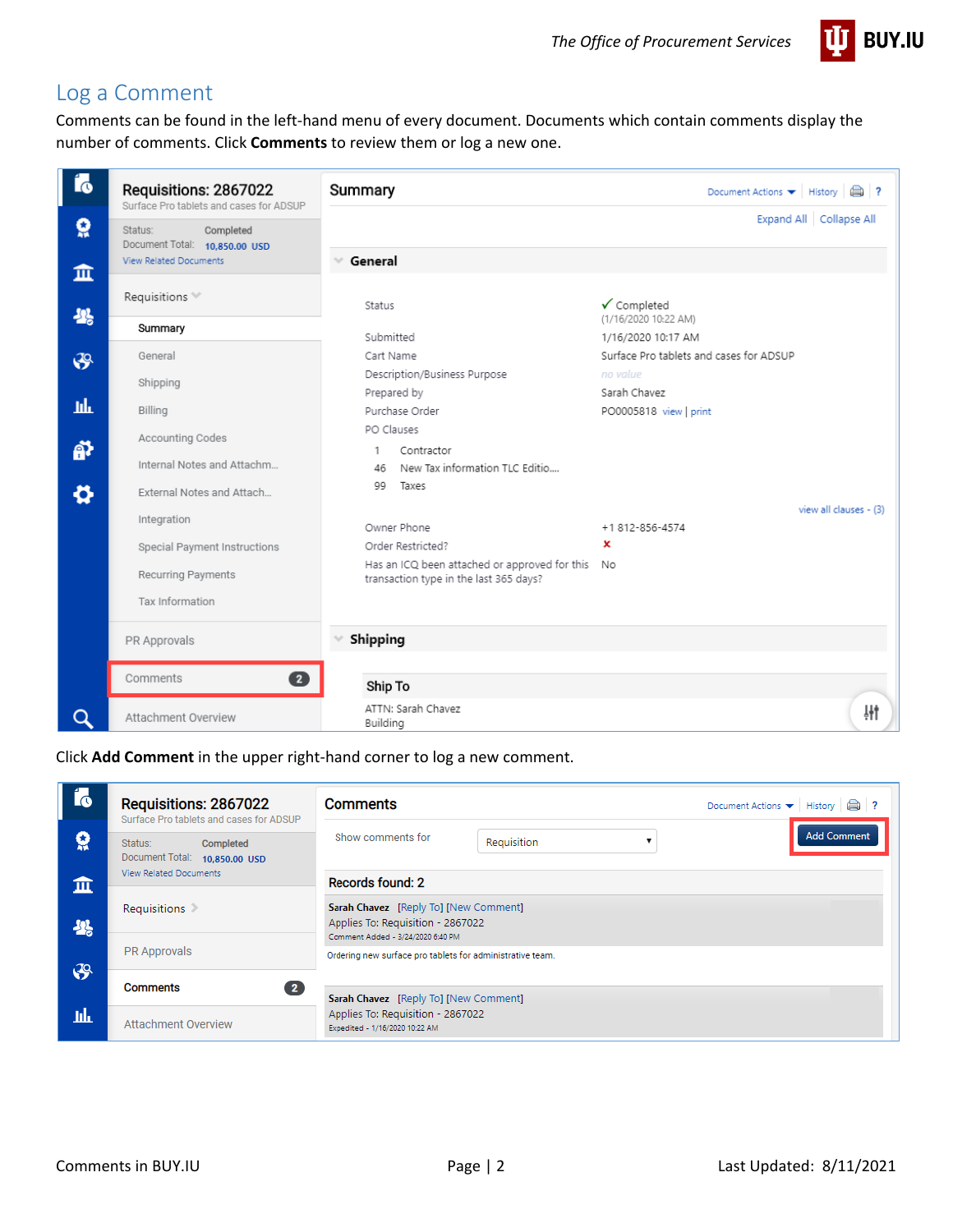

A new window appears. Individuals associated with the document appear under the Email notification(s) header. This could include the document submitter, approver, or others. The information in parentheses after the individual's name describes their relationship to the document.

Users are not notified that a comment has been logged unless they are added as an email recipient. If you expect someone to act on the document, you must add them as an email recipient.

**Check the box** next to the individual's name or click **add email recipient…** to search for an individual or group account.

|                       | Surface Pro tablets and cases for AD                                        |                                                                                                                                                                                 |                                      |
|-----------------------|-----------------------------------------------------------------------------|---------------------------------------------------------------------------------------------------------------------------------------------------------------------------------|--------------------------------------|
| 유                     | Completed<br>Status:<br>Document Total: 10,850.00<br>View Related Documents | $\times$<br><b>Add Comment</b>                                                                                                                                                  | <b>Add Comment</b>                   |
| 血                     | Requisitions                                                                | This will add a comment to the document. If you select a user they will receive an email<br>indicating that a comment has been added to the document.<br>Email notification(s): |                                      |
| 卷<br>$\ddot{\bullet}$ | PR Approvals                                                                | Sarah Chavez (Prepared by) <schavez2@iu.edu><br/>add email recipient</schavez2@iu.edu>                                                                                          |                                      |
|                       | <b>Comments</b>                                                             |                                                                                                                                                                                 |                                      |
| 址                     | <b>Attachment Overview</b>                                                  |                                                                                                                                                                                 |                                      |
| ð                     |                                                                             | 1000 characters remaining                                                                                                                                                       |                                      |
| 츣                     |                                                                             | Attach file to this document (optional):                                                                                                                                        |                                      |
|                       |                                                                             | Attachment Type<br>File<br>۷.                                                                                                                                                   | See configuration for this Document. |
|                       |                                                                             | File Name                                                                                                                                                                       |                                      |
|                       |                                                                             | Choose File   No file chosen<br>File                                                                                                                                            |                                      |
|                       |                                                                             |                                                                                                                                                                                 |                                      |
|                       |                                                                             | <b>Add Comment</b><br>Close                                                                                                                                                     |                                      |
|                       |                                                                             |                                                                                                                                                                                 |                                      |

A new window opens which allows you to search for users using their name, university ID, or email. We recommend searching for individuals by entering the individual's username in the **Email** field. Click **Search**.

| Last Name <sup>O</sup>  |                           |    |  |
|-------------------------|---------------------------|----|--|
| First Name <sup>O</sup> |                           |    |  |
| University ID @         |                           |    |  |
| Email <sup>O</sup>      | hooperh                   |    |  |
| Business Unit           | <b>Business Unit Name</b> | Q  |  |
| Department <sup>@</sup> |                           | ۷. |  |
| Position <sup>@</sup>   |                           |    |  |
| Role <sup>O</sup>       |                           | ۷. |  |
|                         |                           | ۷. |  |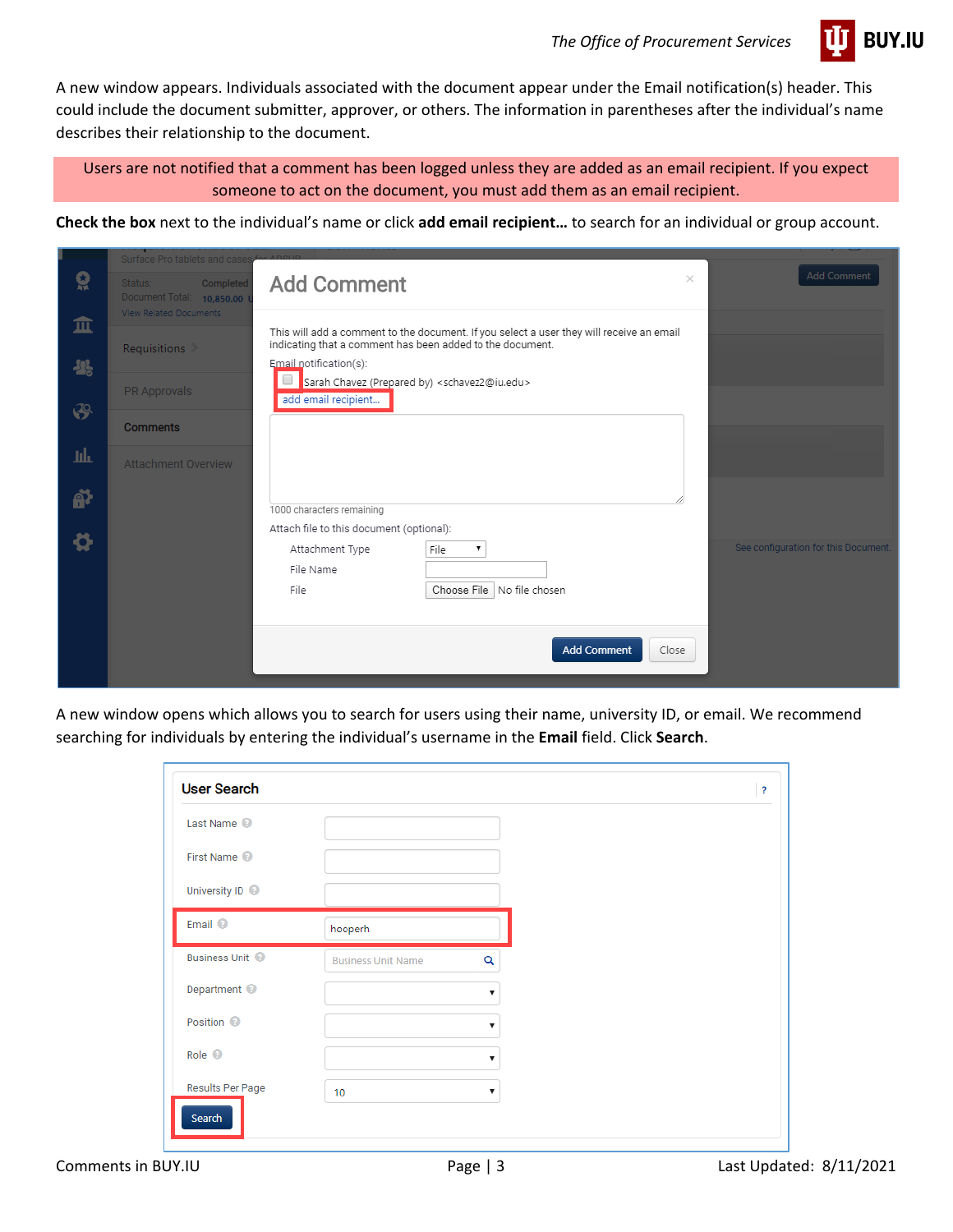

If the user you're looking for does not return, click **New Search** in the upper left-hand corner to enter new search terms. Once you've located the user you wish to notify, click **select** next to their entry to add them as an email recipient.

| New Search       |                       |                   |                |               |
|------------------|-----------------------|-------------------|----------------|---------------|
| Name $\triangle$ | User Name $\triangle$ | Email $\triangle$ | Phone          | <b>Action</b> |
| Hooper, Holly    | 0003548957            | hooperh@iu.edu    | +1812-855-9823 |               |

Click **add email recipient…** again and repeat the steps above until all individuals or groups are added.

BUY.IU provides 1,000 characters in the text field. When logging a comment, we recommend addressing the individual you expect to act on the comment and signing it with your name or username.

Attachments can also be uploaded by selecting the **Attachment Type** from the drop-down and entering a name for the attachment in the **File Name** field. Finally, click **Choose File** to search for the file on your machine.

Once all information is added, click **Add Comment** to save your comment and upload the attachment.

Comments cannot be deleted by users once logged. If a comment contains critical data and must be removed, notify the Office of the University Controller by using the [UCO Contact Form.](https://controller.iu.edu/contact)

|                  | <b>Requisitions: Z80/UZZ</b><br><b>Surface Pro tablets and case</b> | <b>COMMENTS</b>                                                                                                                                       | Document Actions $\blacktriangledown$<br>$History$ $\Box$ ? |
|------------------|---------------------------------------------------------------------|-------------------------------------------------------------------------------------------------------------------------------------------------------|-------------------------------------------------------------|
| Ω                | Completed<br>Status:<br>Document Total: 10,850.00                   | <b>Add Comment</b>                                                                                                                                    | $\times$<br><b>Add Comment</b>                              |
| 血                | View Related Documents                                              | This will add a comment to the document. If you select a user they will receive an email<br>indicating that a comment has been added to the document. |                                                             |
| 卷                | Requisitions                                                        | Email notification(s):<br>Sarah Chavez (Prepared by) <schavez2@iu.edu></schavez2@iu.edu>                                                              |                                                             |
| $\ddot{\bullet}$ | <b>PR Approvals</b>                                                 | Holly Hooper <hooperh@iu.edu><br/>✔<br/>add email recipient</hooperh@iu.edu>                                                                          |                                                             |
|                  | <b>Comments</b>                                                     | Holly, This is a high dollar order that will require a signature. These tablets are going                                                             |                                                             |
| щF               | <b>Attachment Overview</b>                                          | to be delivered to the front desk. Please make sure someone is available to receive<br>the order or they will be returned. Thanks! Sarah              |                                                             |
| <u>ат</u>        |                                                                     |                                                                                                                                                       |                                                             |
|                  |                                                                     | 777 characters remaining                                                                                                                              |                                                             |
| ö                |                                                                     | Attach file to this document (optional):                                                                                                              |                                                             |
|                  |                                                                     | Attachment Type<br>File<br>7                                                                                                                          | See configuration for this Document.                        |
|                  |                                                                     | File Name<br>Delivery Instructions                                                                                                                    |                                                             |
|                  |                                                                     | Choose File   PierGroup Sng Info.png<br>File                                                                                                          |                                                             |
|                  |                                                                     |                                                                                                                                                       |                                                             |
|                  |                                                                     |                                                                                                                                                       |                                                             |
|                  |                                                                     | <b>Add Comment</b><br>Close                                                                                                                           |                                                             |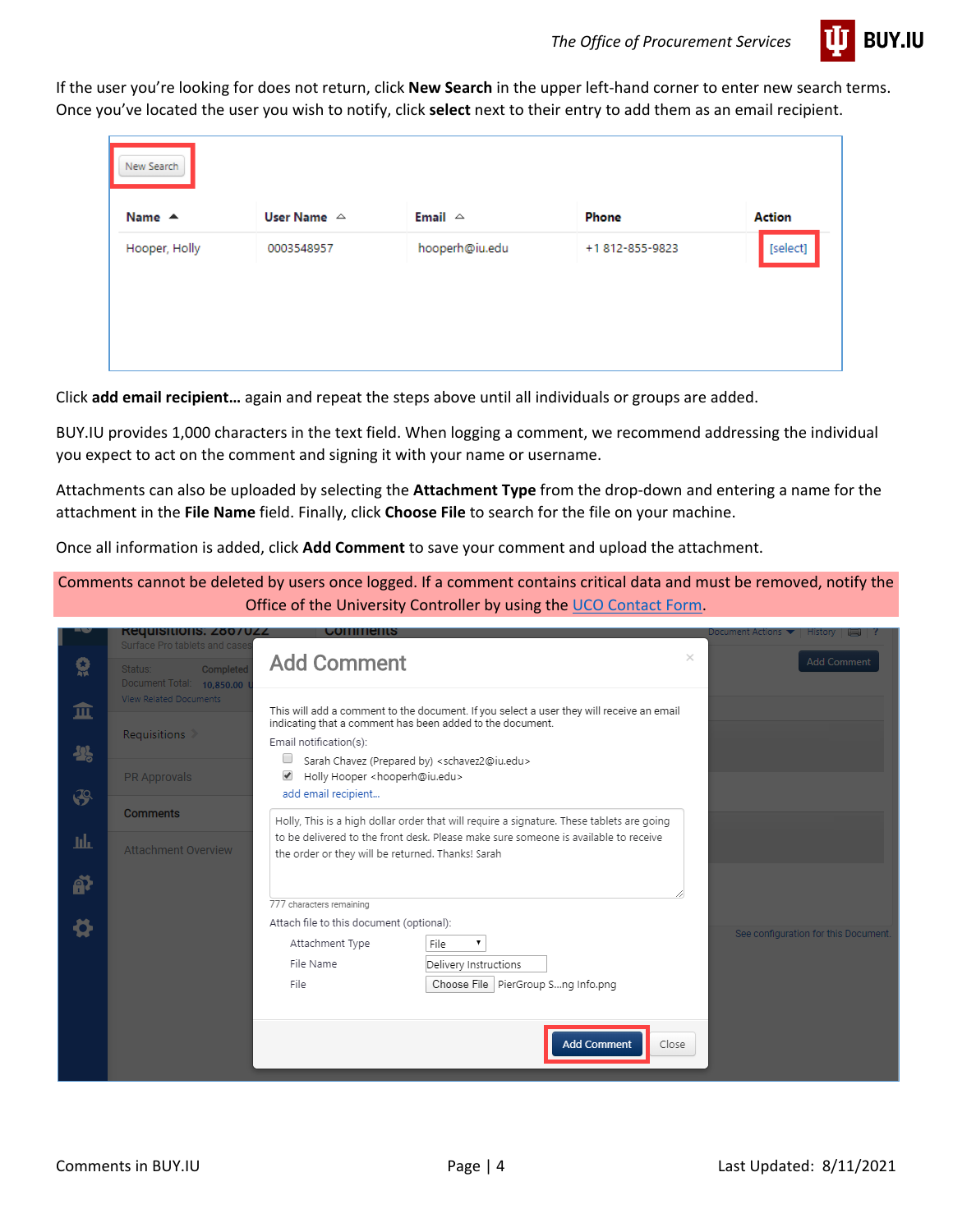

Comments are displayed in descending order by date. The comment also reflects who was added as an email recipient and what attachments were uploaded.

In this example, Holly Hooper will receive an email which contains the comment text and a link to the document in BUY.IU. The number next to Comments in the left-hand menu updates to reflect 3, and the Attachment Overview section also reflects the file that was uploaded.

| í.             | Requisitions: 2867022<br>Surface Pro tablets and cases for ADSUP | <b>Comments</b><br>Document Actions $\blacktriangledown$ History $\lvert \bigcirc \rvert$ ?                                                                                                                                        |  |  |
|----------------|------------------------------------------------------------------|------------------------------------------------------------------------------------------------------------------------------------------------------------------------------------------------------------------------------------|--|--|
| ö              | Completed<br>Status:<br>Document Total: 10,850.00 USD            | <b>Add Comment</b><br>Show comments for<br>Requisition<br>$\overline{\mathbf{v}}$                                                                                                                                                  |  |  |
| 皿              | <b>View Related Documents</b>                                    | Records found: 3                                                                                                                                                                                                                   |  |  |
| 米              | Requisitions                                                     | Sarah Chavez [Reply To] [New Comment]<br>Applies To: Requisition - 2867022<br>Comment Added - 3/24/2020 7:37 PM                                                                                                                    |  |  |
|                | <b>PR Approvals</b>                                              | Holly, This is a high dollar order that will require a signature. These tablets are going to be delivered to the front desk. Please make sure<br>someone is available to receive the order or they will be returned. Thanks! Sarah |  |  |
| $\mathfrak{S}$ | $\overline{\mathbf{3}}$<br><b>Comments</b>                       | Email sent: Holly Hooper <hooperh@iu.edu></hooperh@iu.edu>                                                                                                                                                                         |  |  |
| hh             | $\bullet$<br><b>Attachment Overview</b>                          | Attachment Added: Delivery Instructions (21k)                                                                                                                                                                                      |  |  |
| ቇ              |                                                                  | Sarah Chavez [Reply To] [New Comment]<br>Applies To: Requisition - 2867022<br>Comment Added - 3/24/2020 6:40 PM                                                                                                                    |  |  |
| 8              |                                                                  | Ordering new surface pro tablets for administrative team.                                                                                                                                                                          |  |  |

## <span id="page-4-0"></span>Request Help from Purchasing, Accounts Payable, or SDM

If you need to request action from a Procurement team, search for "helpdesk" in the **Last Name** field when adding an email recipient.

| <b>User Search</b>         |                    | ? |
|----------------------------|--------------------|---|
| Last Name <sup>@</sup>     | Helpdesk           |   |
| First Name <sup>@</sup>    |                    |   |
| University ID <sup>@</sup> |                    |   |
| Email <sup>©</sup>         |                    |   |
| Department <sup>O</sup>    | $\checkmark$       |   |
| Position <sup>O</sup>      | $\checkmark$       |   |
| Role <sup>©</sup>          | $\checkmark$       |   |
| Results Per Page           | 10<br>$\checkmark$ |   |
| Search                     |                    |   |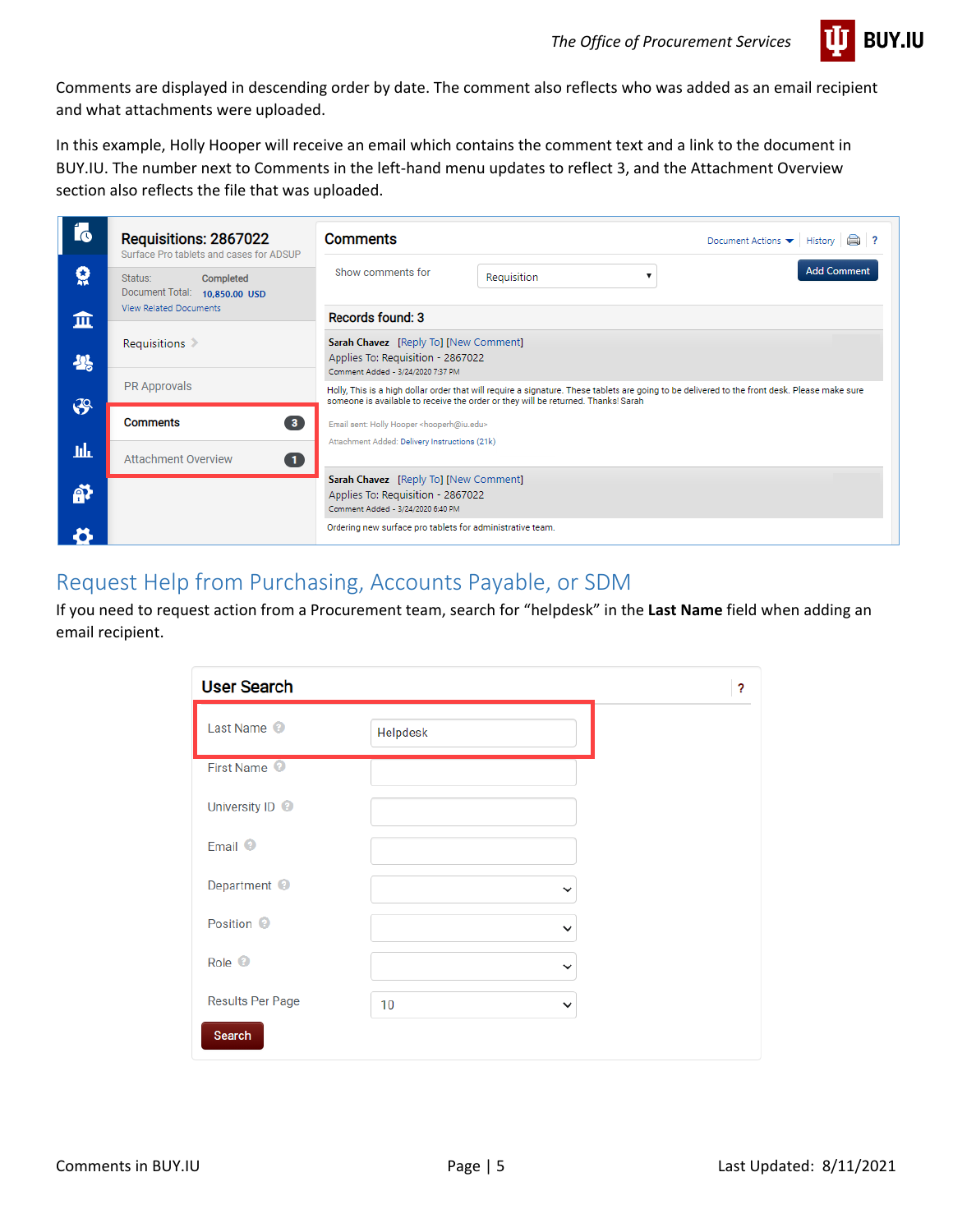

When you click Search, BUY.IU returns email options for all helpdesks available in BUY.IU. Click **[select]** next to the group you need to contact and log your comment.

| New Search                         |                       |                   |                  |          |
|------------------------------------|-----------------------|-------------------|------------------|----------|
| Name $\triangle$                   | <b>User Name</b><br>△ | Email $\triangle$ | <b>Phone</b>     | Action   |
| Helpdesk, Accounts Payable         | iuaphelp              | askap@iu.edu      | $+1000-000-0000$ | [select] |
| Helpdesk, Purchasing               | purhelp               | askpur@iu.edu     | $+1000-000-0000$ | [select] |
| Helpdesk, Supplier Data Management | supplier              | asksdm@iu.edu     | +1 000-000-0000  | [select] |

### <span id="page-5-0"></span>Reply to a Comment

Comments must be logged in BUY.IU. It is not possible to reply to an email and generate a comment on a BUY.IU document.

Click the **View Comment** link in the email you received or navigate to the document in BUY.IU.

| Comment added to PO PO0005818                    |                                                                                                                                                                                                        |                    |             |                                                    |
|--------------------------------------------------|--------------------------------------------------------------------------------------------------------------------------------------------------------------------------------------------------------|--------------------|-------------|----------------------------------------------------|
| support@sciquest.com<br>To Chavez, Sarah Julia   |                                                                                                                                                                                                        | $\leftarrow$ Reply | K Reply All | $\rightarrow$ Forward<br><br>Tue 3/24/2020 7:50 PM |
| <b>Action Items</b>                              |                                                                                                                                                                                                        |                    |             | + Get more add-ins                                 |
|                                                  | Z                                                                                                                                                                                                      |                    |             |                                                    |
|                                                  | Re: COMMENT ADDED TO PO#: PO0005818                                                                                                                                                                    |                    |             |                                                    |
| Dear Sarah Chavez,                               |                                                                                                                                                                                                        |                    |             |                                                    |
| Timothy Wayne Rice has commented on PO PO0005818 |                                                                                                                                                                                                        |                    |             |                                                    |
|                                                  | Comment: Sarah, I was not notified that this order was increased. Can you please upload<br>the email conversation from your supervisor stating that additional tablets are needed?<br>Thank you, trice |                    |             |                                                    |
|                                                  | To reply to this comment click on the following link                                                                                                                                                   |                    |             |                                                    |
|                                                  | <b>View Comment</b><br>Support Team Contact Information:                                                                                                                                               |                    |             |                                                    |
|                                                  | +1 812-855-3720 purhelp@iu.edu<br>Thank you,<br>IndianaUTUIT                                                                                                                                           |                    |             |                                                    |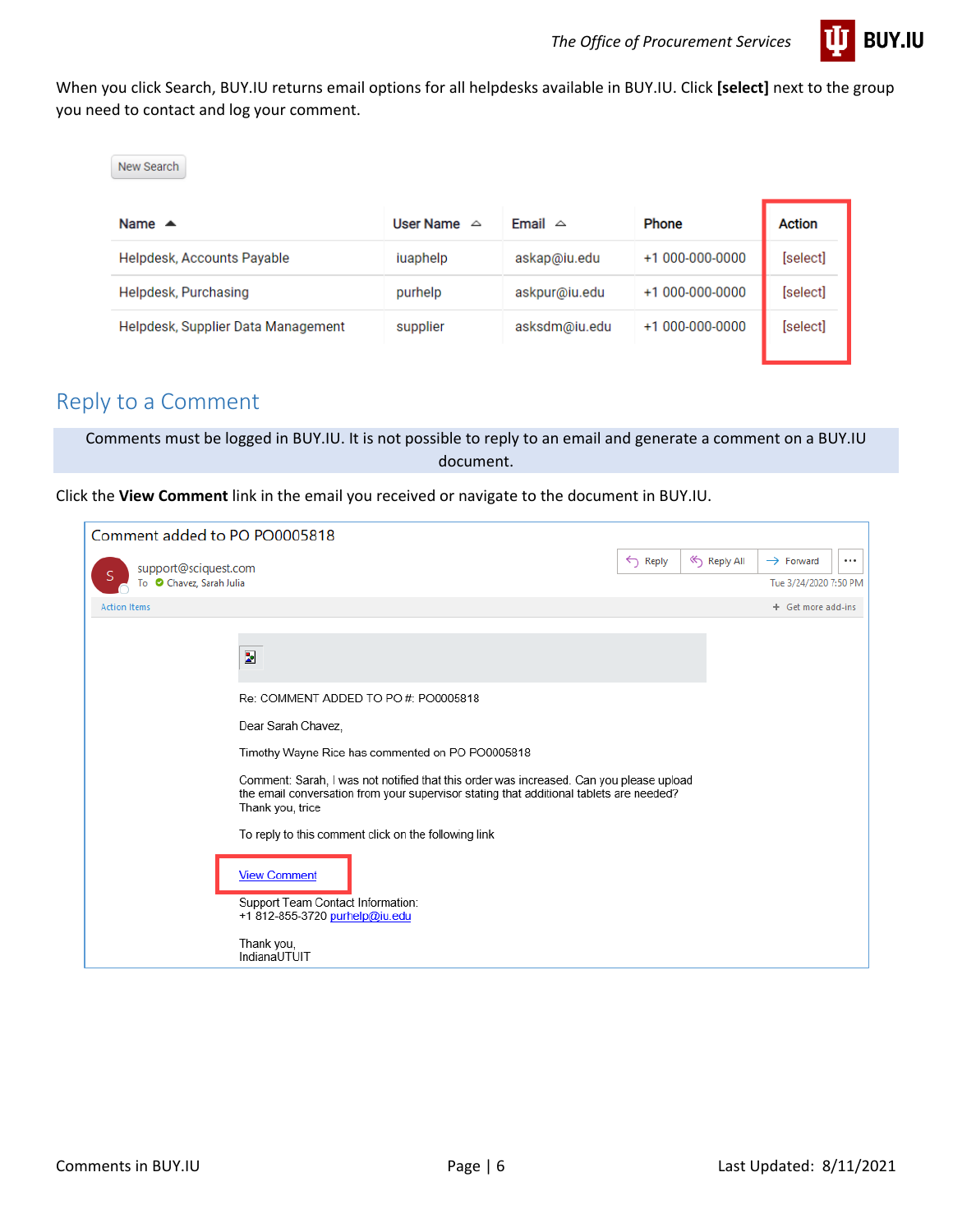

Once in the comments section, click **Reply To** located above the comment to reply directly to the author or **New Comment** to start a new comment string. In this example we'll click Reply To.

|           | <b>Purchase Order:</b>                                                                                                          | <b>Comments</b><br>Document Actions $\blacktriangledown$ History $\lvert \bigcirc \rvert$ ?                                                                                                                                                                |
|-----------|---------------------------------------------------------------------------------------------------------------------------------|------------------------------------------------------------------------------------------------------------------------------------------------------------------------------------------------------------------------------------------------------------|
| $\bullet$ | PO0005818 Revision 3<br>3044135                                                                                                 | <b>Add Comment</b><br>Show comments for<br>Purchase Order                                                                                                                                                                                                  |
| ö         | <b>Pier Group LLC</b><br>Supplier:<br>Status:<br>Completed<br>Document Total:<br>14.105.00 USD<br><b>View Related Documents</b> | <b>Records found: 2</b><br>Timothy Wayne Rice [Reply To] New Comment]                                                                                                                                                                                      |
| 血         | <b>Status</b>                                                                                                                   | Applies To: Purchase Order - PO0005818<br>Comment Added - 3/24/2020 7:49 PM                                                                                                                                                                                |
| 卷         | Purchase Order                                                                                                                  | Sarah, I was not notified that this order was increased. Can you please upload the email conversation from your supervisor stating that<br>additional tablets are needed? Thank you, trice<br>Email sent: Sarah Chavez <schavez2@iu.edu></schavez2@iu.edu> |
| டு        | <b>Revisions</b>                                                                                                                | Sarah Chavez [Reply To] [New Comment]                                                                                                                                                                                                                      |
| шh        | PO Approvals                                                                                                                    | Applies To: Purchase Order - PO0005818<br>Change Request Created - 1/16/2020 11:29 AM                                                                                                                                                                      |
| చి        | Shipments                                                                                                                       | Updating quantities to reflect 13 total tablets and 13 total cases. Purchasing, please distribute updated PO to Pier Group when available.<br>Thanks!                                                                                                      |

A new window appears, and the author of the comment is automatically selected as an email recipient. [Follow the](#page-1-1)  [instructions in the "Log a Comment" section](#page-1-1) above to log your comment.

#### <span id="page-6-0"></span>Review all Comments

Comments logged on a related document can be viewed from any other related document. In the comments section, click the **drop-down menu** and select **All**.

|                | <b>Purchase Order:</b>                                     | <b>Comments</b>                                                                                          |                                                                                                                                                                                            | Document Actions $\blacktriangleright$ History<br>$\Box$ ?                                                                                 |  |
|----------------|------------------------------------------------------------|----------------------------------------------------------------------------------------------------------|--------------------------------------------------------------------------------------------------------------------------------------------------------------------------------------------|--------------------------------------------------------------------------------------------------------------------------------------------|--|
| í6             | PO0005818 Revision 3<br>3044135                            | Show comments for                                                                                        | Purchase Order                                                                                                                                                                             | <b>Add Comment</b>                                                                                                                         |  |
| ö              | <b>Pier Group LLC</b><br>Supplier:<br>Status:<br>Completed | All                                                                                                      |                                                                                                                                                                                            |                                                                                                                                            |  |
|                | Document Total:<br>14.105.00 USD                           | Records found: 3                                                                                         | Requisition                                                                                                                                                                                |                                                                                                                                            |  |
|                | <b>View Related Documents</b>                              | Sarah Chavez [Reply To] [New 0                                                                           |                                                                                                                                                                                            |                                                                                                                                            |  |
| 而              | <b>Status</b>                                              | Applies To: Purchase Order - PO<br>Comment Added - 3/24/2020 7:56 PM                                     | Purchase Order                                                                                                                                                                             |                                                                                                                                            |  |
| 卷              |                                                            | Hi Tim. Attached to this comment is n                                                                    | Invoice                                                                                                                                                                                    | he requests 3 additional tablets. Please let me know if                                                                                    |  |
|                | Purchase Order                                             | you have any questions or need any a<br>Email sent: Timothy Wayne Rice <trice+1@iu.edu></trice+1@iu.edu> | Receipt                                                                                                                                                                                    |                                                                                                                                            |  |
| $\mathfrak{S}$ | <b>Revisions</b>                                           | Attachment Added: Tablet Request (21k)                                                                   |                                                                                                                                                                                            |                                                                                                                                            |  |
| Шı             | PO Approvals                                               | Comment Added - 3/24/2020 7:49 PM                                                                        | Timothy Wayne Rice [Reply To] [New Comment]<br>Applies To: Purchase Order - PO0005818                                                                                                      |                                                                                                                                            |  |
| ð              | Shipments                                                  |                                                                                                          | Sarah, I was not notified that this order was increased. Can you please upload the email conversation from your supervisor stating that<br>additional tablets are needed? Thank you, trice |                                                                                                                                            |  |
| Ö              | <b>Change Requests</b>                                     | Email sent: Sarah Chavez <schavez2@iu.edu><br/>O</schavez2@iu.edu>                                       |                                                                                                                                                                                            |                                                                                                                                            |  |
|                | Receipts                                                   | Change Request Created - 1/16/2020 11:29 AM                                                              | Sarah Chavez [Reply To] [New Comment]<br>Applies To: Purchase Order - PO0005818                                                                                                            |                                                                                                                                            |  |
|                | Invoices                                                   | Thanks!                                                                                                  |                                                                                                                                                                                            | Updating quantities to reflect 13 total tablets and 13 total cases. Purchasing, please distribute updated PO to Pier Group when available. |  |